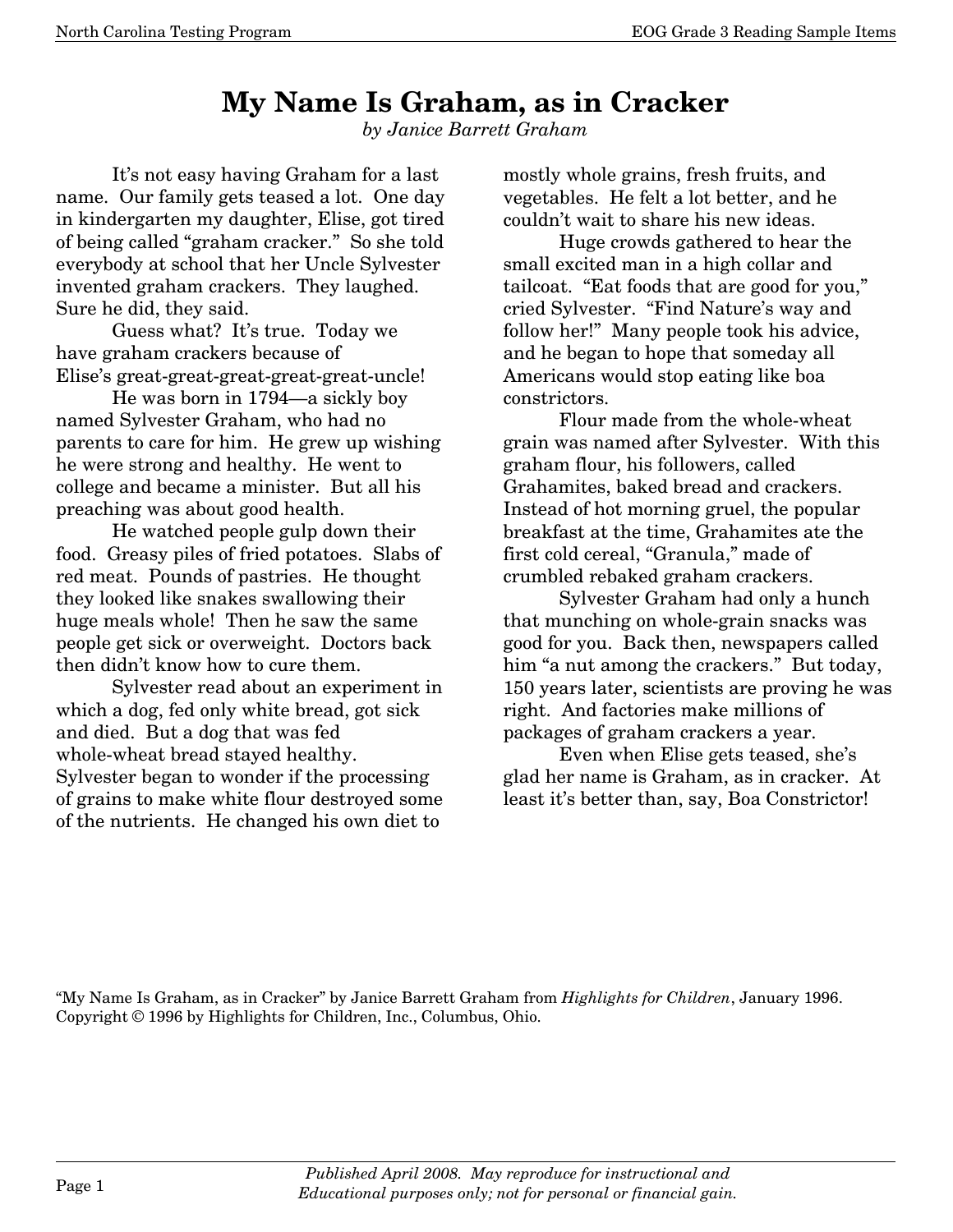- 1. What did the author *probably* want readers to think about Sylvester Graham?
	- A He was scared.
	- B He was unfriendly.
	- C He was clever.
	- D He was humorous.
- 2. What was the *main* reason that Sylvester Graham told people about eating healthy food?
	- A his dislike of vegetables
	- B his discoveries about diet
	- C his discoveries about boa constrictors
	- D his dislike of dog experiments
- 3. What picture is the phrase "eating like boa constrictors" meant to bring to the reader's mind?
	- A people snacking on small amounts of food
	- B people buying fresh fruits and vegetables
	- C people baking whole-grain breads
	- D people gulping huge amounts of food
- 4. What was the *main* difference between the newly discovered "Granula" and other cereals at that time?
	- A It was easy to cook.
	- B It was easy to eat.
	- C It was a cold cereal.
	- D It was sold in a box.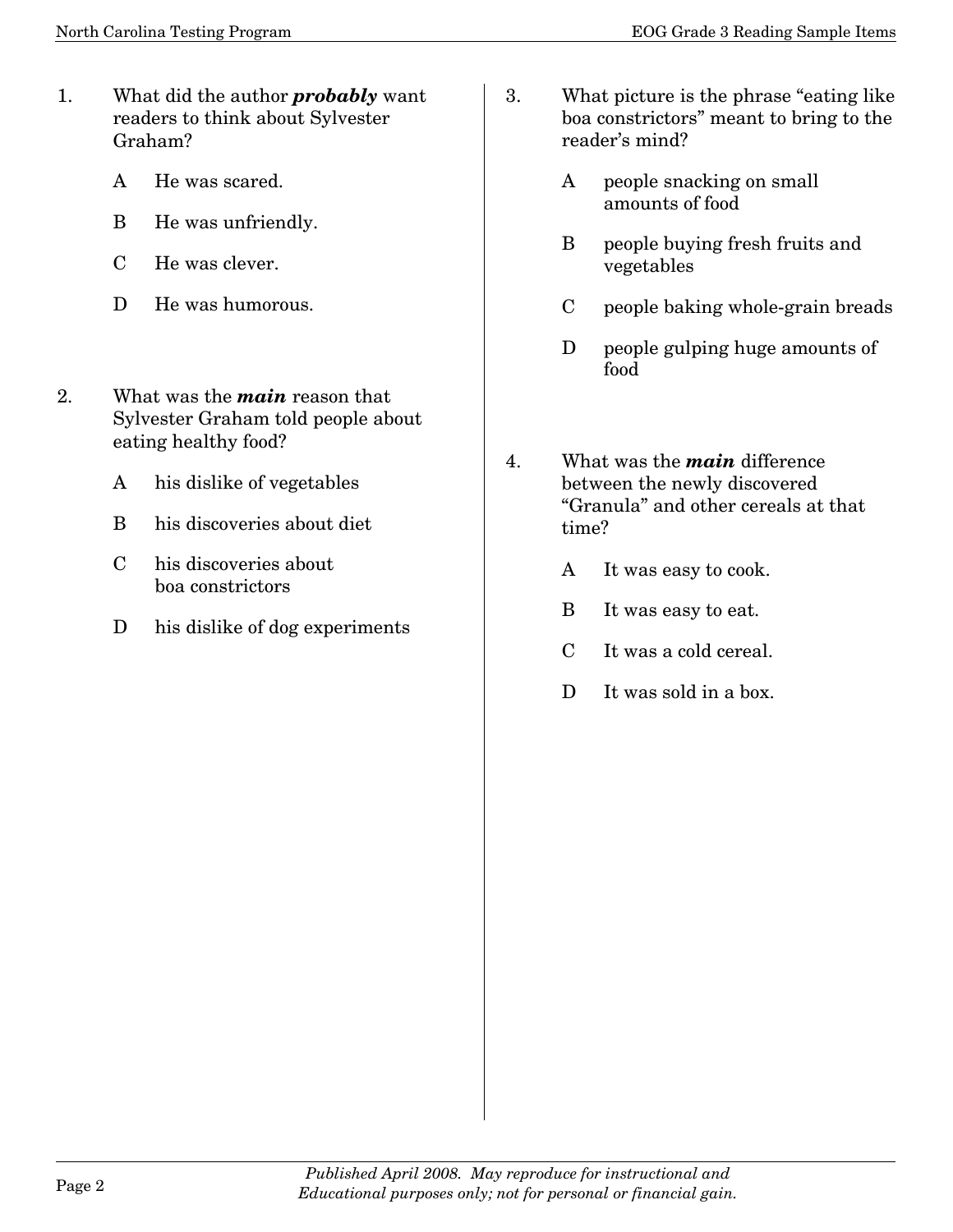- 5. The author says, "Sylvester Graham had only a hunch that munching on whole-grain snacks was good for you." Which definition below *best* fits the meaning of *hunch*?
	- A bend into a hump
	- B sit with the body bent over
	- C a thick piece
	- D an idea or feeling about something
- 6. How did Elise Graham's feelings about her name change from the beginning of the selection to the end of the selection?
	- A from upset to pleased
	- B from happy to unsure
	- C from confident to unhappy
	- D from excited to confused

## **End of Set**

*In compliance with federal law, including the provisions of Title IX of the Education Amendments of 1972, the Department of Public Instruction does not discriminate on the basis of race, sex, religion, color, national or ethnic origin, age, disability, or military service in its policies, programs, activities, admissions or employment.*